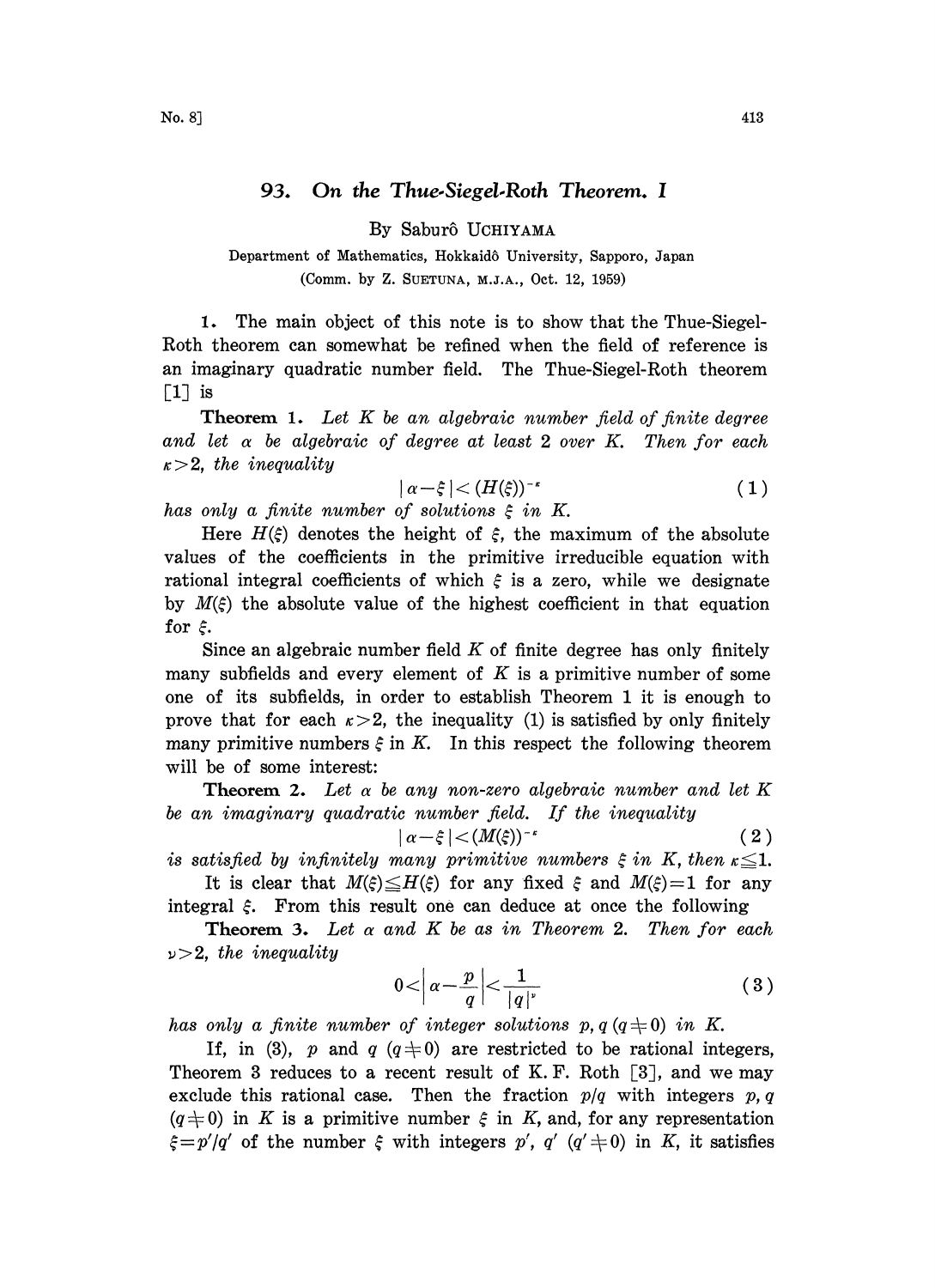414 S. UCHIYAMA [Vol. 35,

an irreducible equation of the type\*)

 $|q'|^2 x^2+2h x+|p'|^2=0,$ 

h being a certain rational integer. Hence, by the definition of  $M(\xi)$ , we have  $M(\xi) \leq |q'|^2$  and, in particular,

$$
M(\xi)\leq |q|^2.
$$

Thus Theorem 3 is an immediate consequence of Theorem 2.

We remark that Theorem 3 is the best result of its kind possible if  $\nu$  is to be independent of  $|q|$ , since O. Perron's result [2] shows that for any complex irrational number  $\alpha$  there are infinitely many pairs of integers p,  $q (q+0)$  in every imaginary quadratic number field  $K$  satisfying the inequality

$$
\left|\alpha-\frac{p}{q}\right| < \frac{C}{\mid q\mid^2},
$$

where  $C>0$  is a constant depending only on K.

2. Our proof of Theorem 2 follows the lines of Roth's work [3] with some modifications. The following arguments will suggest incidentally the possibility of making a slight simplification on W.J. LeVeque's proof  $\lceil 1 \rceil$  of Theorem 1.

Let  $m, q_1, \dots, q_m, r_1, \dots, r_m$  be positive rational integers. First we note that Lemmas 5, 6 and hence Lemma 7 in  $\lceil 3 \rceil$  hold true with any algebraic numbers  $\xi_1, \dots, \xi_p$  such that  $M(\xi_1)=q_1, \dots, M(\xi_p)=q_p$  in place of rational fractions  $h_1/q_1, \dots, h_p/q_p$ , respectively, where  $1 \leq p \leq m$ . Necessary changes in the proofs of them are obvious.

Suppose now that  $\alpha$  is an algebraic integer other than zero, and let  $K$  be an imaginary quadratic number field. We take a single set of values of the numbers  $m, \delta, q_1, \dots, q_m, r_1, \dots, r_m$  which satisfy the conditions  $(29)$ ,  $(30)$ ,  $(31)$ ,  $(32)$  and  $(33)$  of  $\lceil 3 \rceil$ . Also we define the numbers  $\lambda$ ,  $\gamma$ ,  $\eta$ ,  $B_1$  as in [3]. Then we can prove the following lemma which is an analogue of Lemma 9 of  $\lceil 3 \rceil$ .

Lemma. Suppose that the conditions just imposed for  $m, \delta, q_1, \dots,$  $q_m, r_1, \dots, r_m$  are satisfied, and suppose that  $\xi_1, \dots, \xi_m$  are arbitrary numbers in K such that  $M(\xi_1)=q_1,\dots, M(\xi_m)=q_m$ . Then there exists a polynomial  $Q(x_1, \dots, x_m)$  with rational integral coefficients, of degree at most  $r_j$  in  $x_j$  (j=1,..., m), such that

(i) the index of Q at the point  $(\alpha, \dots, \alpha)$  relative to  $r_1, \dots, r_m$ is at least  $\gamma-\eta$ ;

(ii)  $Q(\xi_1,\dots,\xi_m) \neq 0;$ 

(iii) for all derivatives  $Q_{i_1\cdots i_m}(x_1,\cdots,x_m)$ , where  $i_1,\cdots,i_m$  are any non-negative integers, we have

$$
|Q_{i_1\cdots i_m}\left(\alpha,\cdots,\alpha\right)|
$$

<sup>\*)</sup> The square of the absolute value of an integer in K is equal to the norm of the integer and hence is a rational integer: it is positive when the integer is  $\pm 0$ .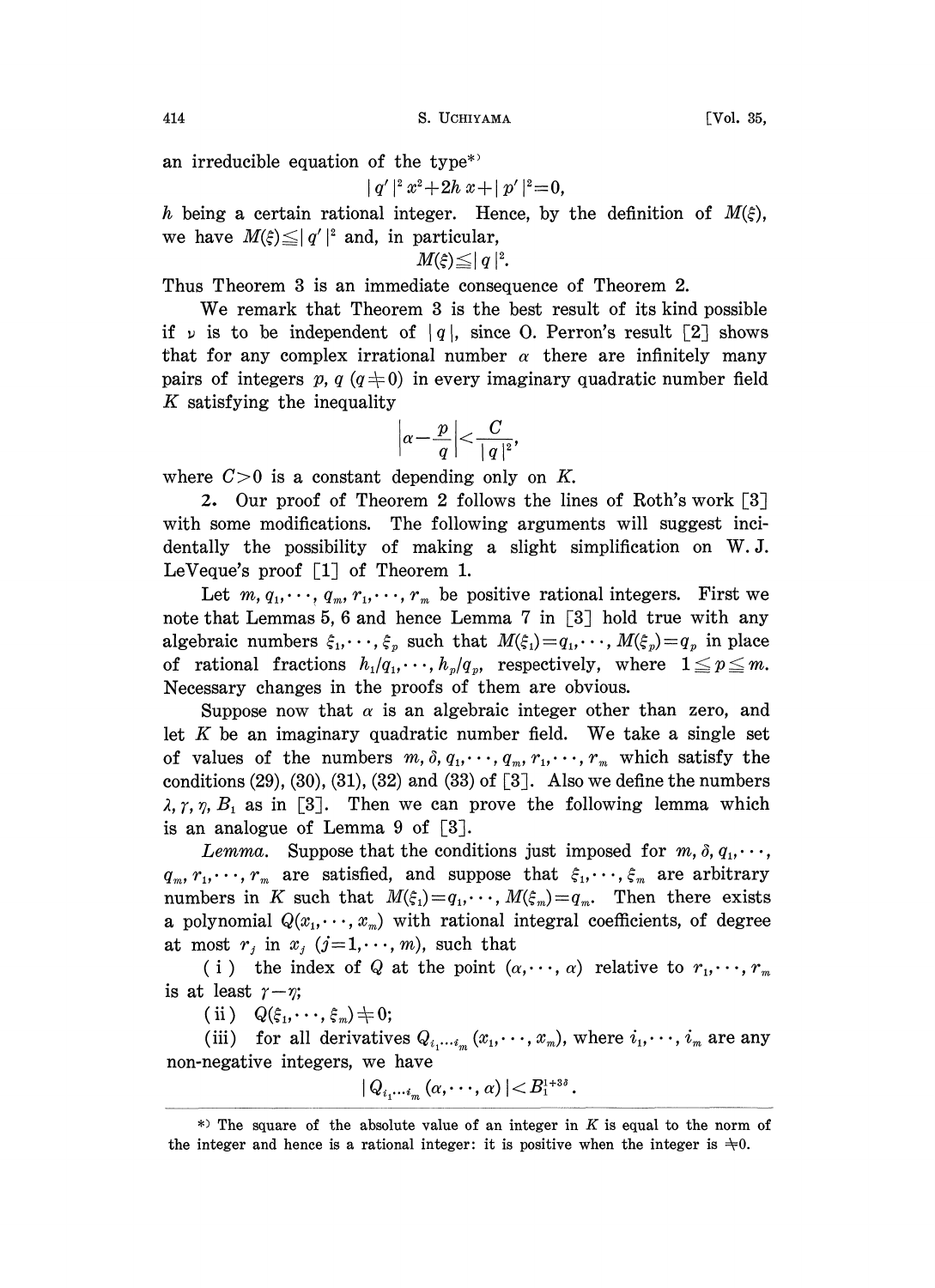3. We are now going to prove Theorem 2. Let  $\alpha$  be a nonzero algebraic number and let  $K$  be an imaginary quadratic number field. Suppose that the theorem is false, so that for some  $\kappa > 1$ , there exists a set E of infinitely many primitive numbers  $\xi$  ( $\pm \alpha$ ) in K satisfying the inequality (2). Then  $M(\xi)$  is not bounded when  $\xi$  runs through the elements of E. For, otherwise, it would follow from the relation

 $|M(\xi) \cdot \xi|^2 = M(\xi)M(\xi^{-1})$ <br>that  $M(\xi^{-1})$  is unbounded when  $\xi$  runs through the elements of  $E$ , since there are only a finite number of integers in  $K$  with a given norm. But every  $\xi$  in E is a solution of (2), so that

$$
\begin{aligned} \n|\xi| &\leq |\alpha| + (M(\xi))^{-\kappa} \leq |\alpha| + 1, \\
\frac{M(\xi^{-1})}{M(\xi)} &= |\xi|^2 \leq (|\alpha| + 1)^2 < \infty,\n\end{aligned}
$$

which is impossible. Hence there are primitive solutions  $\xi$  of (2) with arbitrarily large  $M(\xi)$ , and we may now suppose that  $\alpha$  is an algebraic integer. For, if not, putting  $a=M(\alpha)$ , we have for each  $\xi$  in E  $0<|a\alpha-a\xi|$ 

Hence for arbitrary  $\varepsilon > 0$  and for all  $\xi$  in E with  $M(\xi)$  sufficiently large  $0 < |a\alpha - a\xi| < (M(a\xi))^{-\kappa + \epsilon},$ 

and  $\varepsilon$  can be chosen so small that  $\kappa - \varepsilon > 1$ .

We first choose m so large that  $m>4nm^{1/2}$ , where n is the degree of  $\alpha$  over the rationals, and that

$$
\frac{m}{m-4nm^{1/2}}<\kappa,\qquad \qquad (4)
$$

which is possible since  $\kappa > 1$ . We then take  $\delta$  to be a sufficiently small positive number, so that the condition  $(29)$  of  $\lceil 3 \rceil$  holds. By the definitions of  $\lambda$ ,  $\gamma$  and  $\eta$ , it follows from (4) that

$$
\frac{(1+\delta)m+2\delta(1+4\delta)}{2(\gamma-\eta)}<\kappa\qquad \qquad (5.)
$$

for all sufficiently small  $\delta$ .

We now choose a solution  $\xi_1$  of (2) from the infinite set E, with  $M(\xi_1)=q_1$  sufficiently large to satisfy (32) of [3]. We then choose further solutions  $\xi_2,\dots,\xi_m$  of (2) from E with  $M(\xi_2)=q_2,\dots,M(\xi_m)=q_m$ , where  $q_2, \dots, q_m$  are positive rational integers satisfying the condition (50) of [3]. Finally, we define the positive integers  $r_1, \dots, r_m$  by (51) and  $(52)$  of  $\lceil 3 \rceil$ .

We know from the lemma noted above that there exists <sup>a</sup> polynomial  $Q(x_1, \dots, x_m)$  with the properties listed there. Then the number  $\varphi = Q(\xi_1, \dots, \xi_m)$ 

is an element of  $K$ , and we have

$$
1{\leqq}q_1^{r_1}\cdots q_m^{r_m}{\mid}\varphi {\mid}^2,\hspace{2cm} (6\hspace{0.2cm})
$$

since the number on the right-hand side of (6) is a non-zero rational integer.